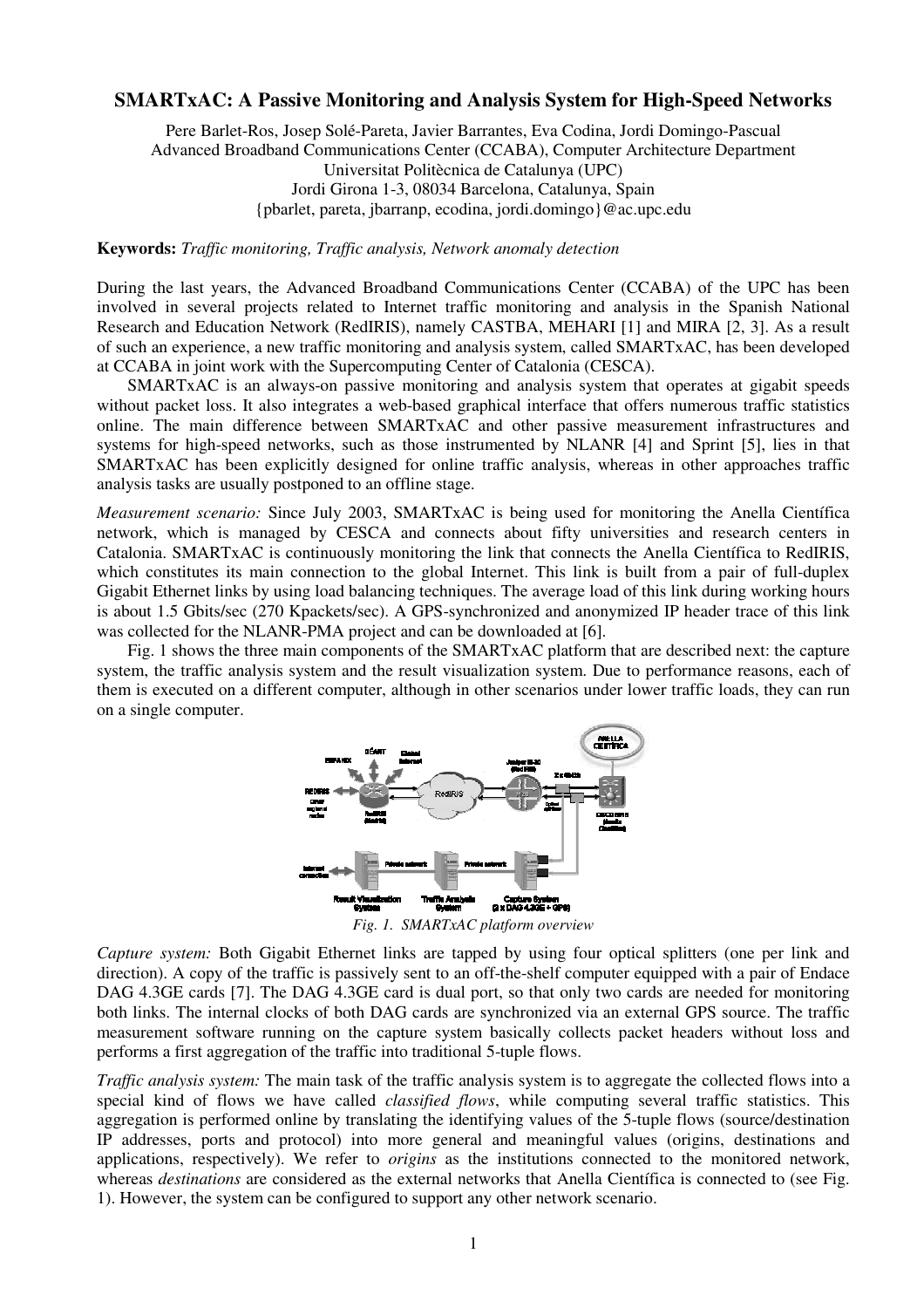This classification not only allows us to compute detailed statistics per institution and destination network, but also provides us valuable information about the nature of the traffic. For instance, P2P traffic that is routed to a commercial network (e.g. Espanix) is probably less academic than mail traffic routed to an academic or research network (e.g. RedIRIS or GÉANT). This knowledge can be useful for cost-sharing and billing purposes. In SMARTxAC, a pricing matrix can be defined by setting a price or weight per byte according to its origin, destination and application as described in [8], but this feature is not used in our scenario.

Although this classification process needs to perform some expensive operations, such as computing twice per flow the longest prefix match algorithm, it can be done online. The main advantage of this approach lies in drastically reducing the volume of data to be processed and stored onto disk. It makes the permanent storage of historical data feasible without losing valuable information about the network usage. However, if more detailed information is needed, for instance by network researchers or for intrusion detection purposes, the system can be configured to collect header or full packet traces as well.

Moreover, some statistics (e.g. Top-N origin and destination IP addresses) are computed before this second aggregation, mainly because are bounded by N and do not significantly increase the volume of data to be stored. In addition, when a network anomaly is detected, finer-grained information related to the anomaly is kept, since can be useful to analyze the causes of the detected anomaly.

The total amount of data stored in our scenario usually does not exceed 30 MBytes/day, so that historical data about the Anella Científica's usage is being permanently stored since July 2003.

During the classification process, several statistics per institution are computed and can be consulted online by using the SMARTxAC web-based interface. In order to preserve institution privacy, institutions only can see their own traffic statistics. A complete list of the graphs available from the web-based interface can be found at [9], and include daily, weekly and monthly traffic profiles per applications (Fig. 2), destinations, destinations per applications (Fig. 3), Top-N IP addresses, ports and protocols, detected network anomalies, etc.







*Fig. 2. Traffic per application (bits/sec) Fig. 3. Incoming traffic per application and destination (bytes)*

*Anomaly detection:* Traditional intrusion detection systems (IDS) are usually designed to protect end-user systems or small networks. Most of their detection techniques are based on payload or system log analysis, since assume that log information can be easily accessed or the traffic volume to be analyzed will be low enough to perform online payload analysis. On the contrary, SMARTxAC is focused on the analysis of large networks and the measurement of high-speed links. Therefore, the anomaly detection method used by SMARTxAC must be lightweight enough to operate with strong real-time constraints. Under this assumption, SMARTxAC integrates a simple anomaly detection method based on traffic thresholds. It consists of establishing an upper and lower traffic limit per institution, so that the system will consider as anomalies those situations in which the traffic of an institution exceeds a predefined threshold. These thresholds can be configured manually or automatically by training the system with historical data, and can be independently set for both traffic directions in bits/second, packets/second and flow/second units. This simple technique is effective to detect those anomalies causing an important degradation of the network performance, although its detection power for other anomalies is relatively limited. For this reason, we are currently working on more effective, but still lightweight, techniques for detecting and classifying network anomalies based on traffic prediction techniques. Preliminary results of this work are described in [10].

*Ongoing work*: Currently, besides of improving the anomaly detection system, we are working on integrating into our system sampling measurement techniques, IPv6 support, and some recent proposals for detecting network applications based on heuristic techniques (e.g. [11]) and by analyzing the first bytes of the application payload. Moreover, CCABA is collaborating with the Intel's CoMo project [12] in developing a general-purpose network monitoring system.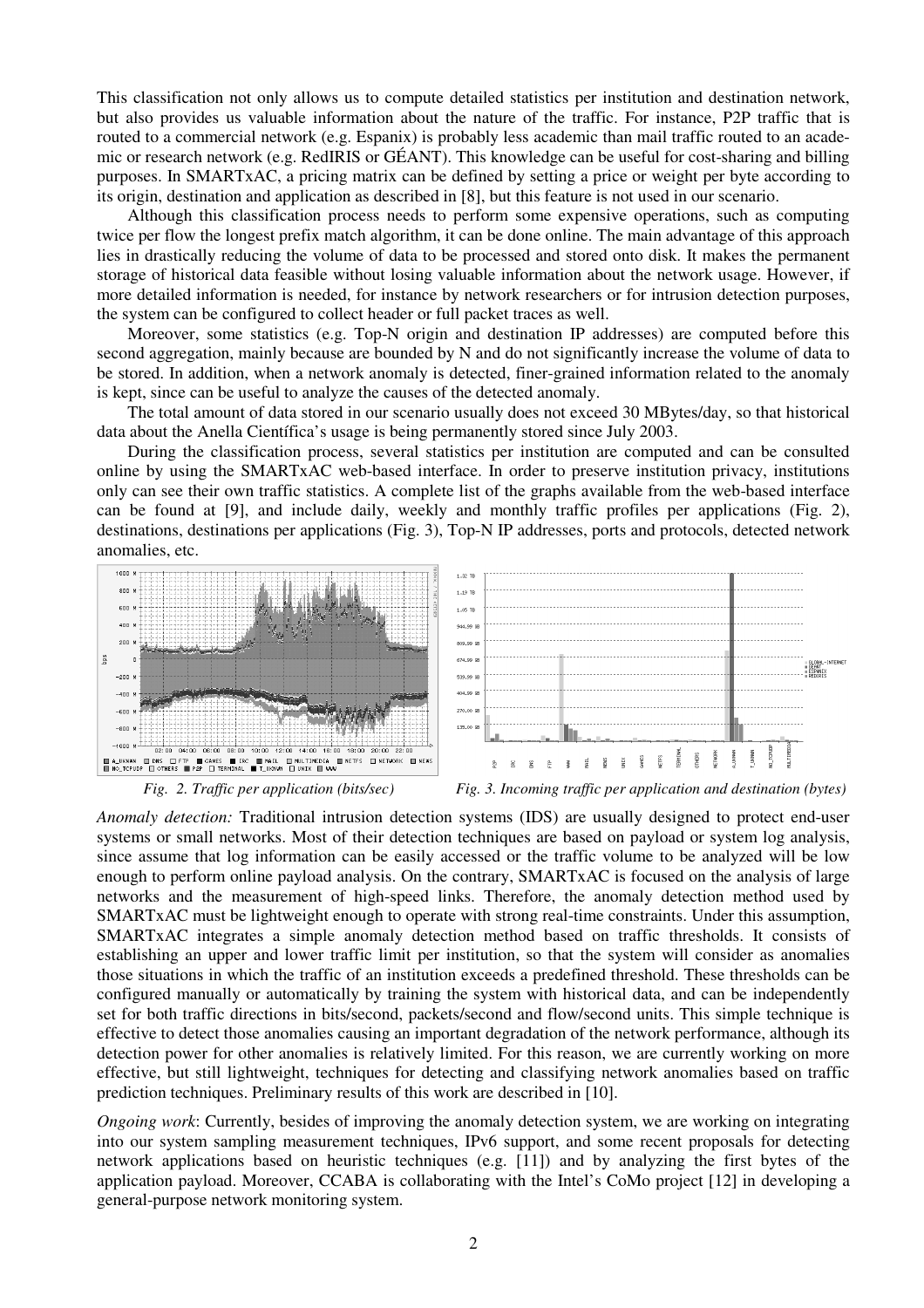## **Acknowledgements**

This work is supported in part by the Supercomputing Center of Catalonia (CESCA), under the SMARTxAC agreement, and by the Spanish Ministry of Science and Technology, under contract TIC2002-04531-C0402.

## **References**

- [1] P. J. Lizcano, A. Azcorra, J. Solé-Pareta, J. Domingo-Pascual and M. Álvarez-Campana. MEHARI: A System for Analyzing the Use of the Internet Services. *Computer Networks*, 31(21):2293-2307, 1999.
- [2] C. Veciana-Nogués, J. Domingo-Pascual and J. Solé-Pareta. Servers Location and Verification Tool for Backbone Access Points. *Proc. of 13th ITC Specialist Seminar: IP Traffic Measurement, Modeling and Management*, Monterey, USA, Sep. 18-20, 2000.
- [3] C. Veciana-Nogués, J. Domingo-Pascual and J. Solé-Pareta. Cost-Sharing and Billing in the National Research Networks: the MIRA Approach. *Terena Networking Conference*, Limerick, Ireland, June 3- 6, 2002.
- [4] NLANR: National Laboratory for Applied Network Research. http://www.nlanr.net
- [5] C. Fraleigh, S. Moon, B. Lyles, C. Cotton, M. Khan, R. Rockell, D. Moll, T. Seely and C. Diot. Packet-Level Traffic Measurements from the Sprint IP Backbone. *IEEE Network*, 17(6):6-16, Nov./Dec. 2003.
- [6] NLANR Special Traces Archive: CESCA-I Data Set. http://pma.nlanr.net/Special/cesc1.html
- [7] Endace Measurement Systems. http://www.endace.com
- [8] B. Stiller, P. Barlet-Ros, J. Cushnie, J. Domingo-Pascual, D. Hutchison, R. Lopes, A. Mauthe, M. Popa, J. Roberts, J. Solé-Pareta, D. Trcek, C. Veciana and L. Wolf. Pricing and QoS. Quality of Future Internet Services: COST Action 263 Final Report, 2856:263-291, Springer-Verlag, Dec. 2003.
- [9] The SMARTxAC project. http://www.ccaba.upc.edu/smartxac
- [10] P. Barlet-Ros, H. Pujol, J. Barrantes, J. Solé-Pareta and J. Domingo-Pascual. A System for Detecting Network Anomalies based on Traffic Monitoring and Prediction. Technical report, UPC-DAC-RR-CBA-2005-5, June 2005.
- [11] A. W. Moore and D. Zuev. Internet Traffic Classification Using Bayesian Analysis Techniques. *Proc. of the ACM SIGMETRICS*, Banff, Canada, June 2005.
- [12] The CoMo Project, Intel Research Cambridge. http://como.intel-research.net

## **Vitae**

**Pere Barlet-Ros** received the M.Sc. degree in Computer Science from the Universitat Politècnica de Catalunya (UPC) in 2003. He is Assistant Professor and Ph.D. student at the Computer Architecture Department of the UPC. In 2004, he was visiting Ph.D. student at the National Laboratory for Applied Network Research (NLANR) for two months and intern at Intel Research Cambridge for three months. His research interests are in the fields of network measurement, network forensics and network performance evaluation.

**Josep Solé-Pareta** was awarded his Master's degree in Telecommunication Engineering in 1984, and his Ph. D. in Computer Science in 1991, both from the Universitat Politècnica de Catalunya (UPC). In 1984 he joined the Computer Architecture Department of UPC, where currently is Full Professor in Computer Science and Communications. He did a Postdoc stage (summers of 1993 and 1994) at the Broadband and Wireless Networking Lab. of the Georgia Institute of Technology. His current research interests are in broadband Internet and high-speed and optical networks, with emphasis on traffic engineering, traffic characterization, traffic management, QoS provisioning and MAC protocols for legacy and optical metro networks.

**Javier Barrantes** received the M.Sc. degree in Computer Science from the Universitat Politècnica de Catalunya (UPC) in 2003. He is currently a Projects Graduate Scholarship Holder and Ph.D. student in the